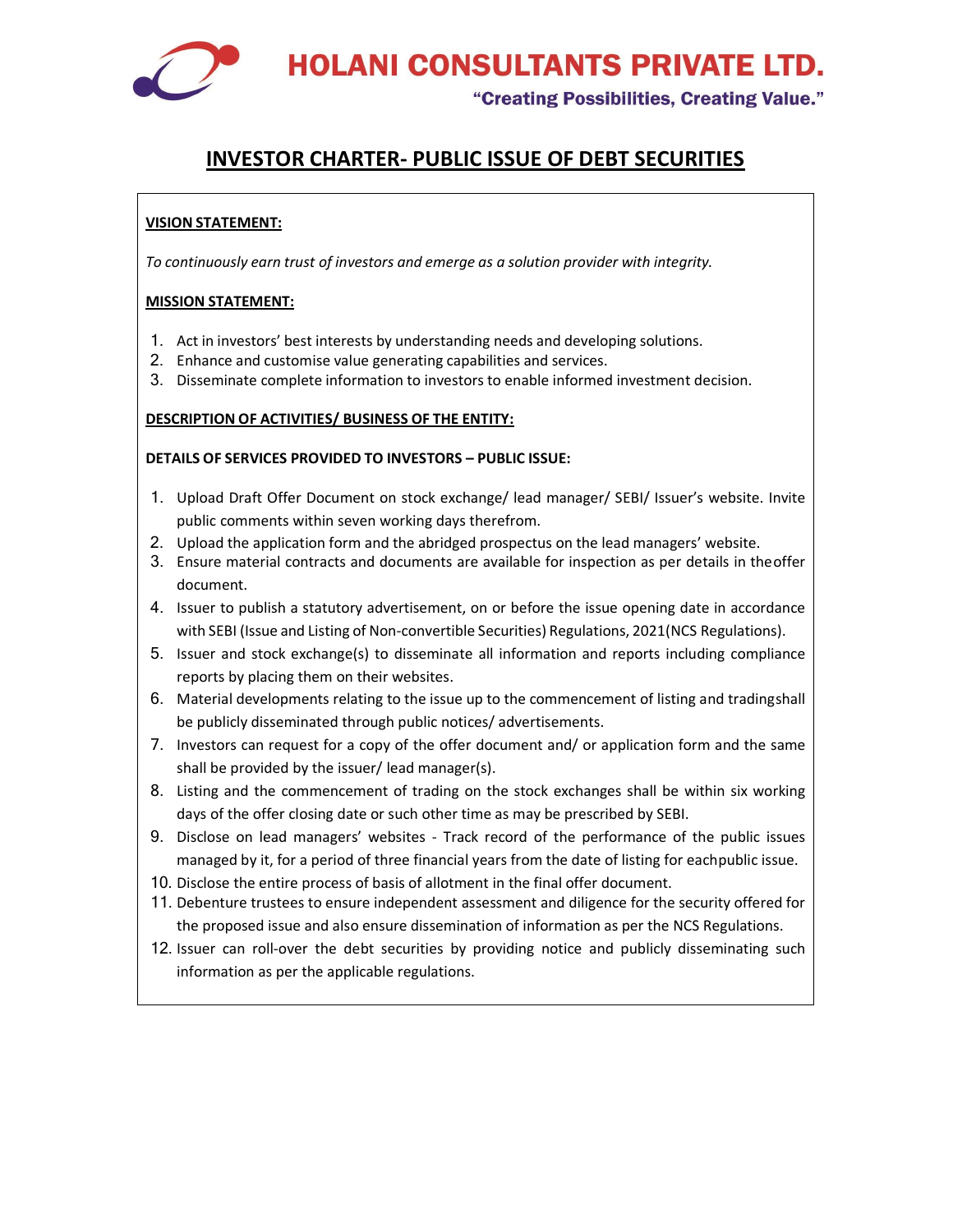

#### "Creating Possibilities, Creating Value."

13. Issuer to promptly inform the stock exchange(s) all information bearing on its performance/ operation, price sensitive information or any action that shall affect payment of interest/ coupon or redemption of the debt securities.

| lSr.<br>No.    | Activity                    | Timeline<br>for<br>activity takes place | which Information where available |
|----------------|-----------------------------|-----------------------------------------|-----------------------------------|
| 1              | of<br>Filing<br>draft offer | $\Omega$                                | Websites of stock exchanges, lead |
|                | document by company         |                                         | manager, issuer and SEBI.         |
|                | for public comments         |                                         |                                   |
| $\overline{2}$ | of<br>ublic<br>Receipt      | Seven working days from                 |                                   |
|                | on<br>offer<br>comments     | draft offer document                    |                                   |
|                | ldocument                   | filing.                                 |                                   |
| 3              | Statutory advertisement     | On or before the Issue                  | Newspaper advertisement           |
|                |                             | opening date.                           |                                   |
| 4              | Issue opening date          | after statutory<br>On<br>or             | Final offer document available    |
|                |                             | advertisement.                          | on websites of stock exchanges,   |
|                |                             |                                         | leadmanager, issuer and SEBI.     |
| 5              | Availability of application | Till issue closure date                 | Websites of stock exchanges and   |
|                | forms with<br>abridged      |                                         | lead manager.                     |
|                | prospectus                  |                                         |                                   |
| 6              | Display of total demand     | Issue opening date till                 | Updated on websites of stock      |
|                | $ $ in the issue            | issue closure date.                     | exchanges.                        |
| $\overline{7}$ | of∣<br>lCommencement        | On or before six working                | Final offer document available    |
|                | trading $-$ pubic issue     | days from Issue closure                 | onwebsites of stock exchanges,    |
|                |                             | date                                    | lead manager, issuer and SEBI.    |
| 8              | Unblocking<br><b>ASBA</b>   | Within five working days                | In case of delay the issuer shall |
|                | Accounts                    |                                         | pay interest at the rate of 15%   |
|                |                             |                                         | per annum (Reg. 35(2) of NCS      |
|                |                             |                                         | Regulations).                     |
| 9              | Allotment<br>status<br>and  | Completion of<br>basis of               | By email/ post/ SMS               |
|                | allotment advice            | Allotment.                              |                                   |
| 10             | Track record of public      | Listing date                            | Lead manager's website            |
|                | lissue                      |                                         |                                   |

#### RIGHTS OF INVESTORS:

- 1. Investors can request for a copy of the offer document and/ or application form and the same shall be provided by the issuer/ lead manager(s).
- 2. Multiple applications can be bided through a single PAN and re-categorization is also done basis PAN clubbing and total bid amount.
- 3. Option to modify the bid except for modification of DP Id/ Client ID or PAN Id but not both.
- 4. Modification to the bid details to be undertaken by approaching the respective intermediary. Facility of re-initiation/ resend of UPI mandate shall be available only on bid entry day up to 5:00 pm.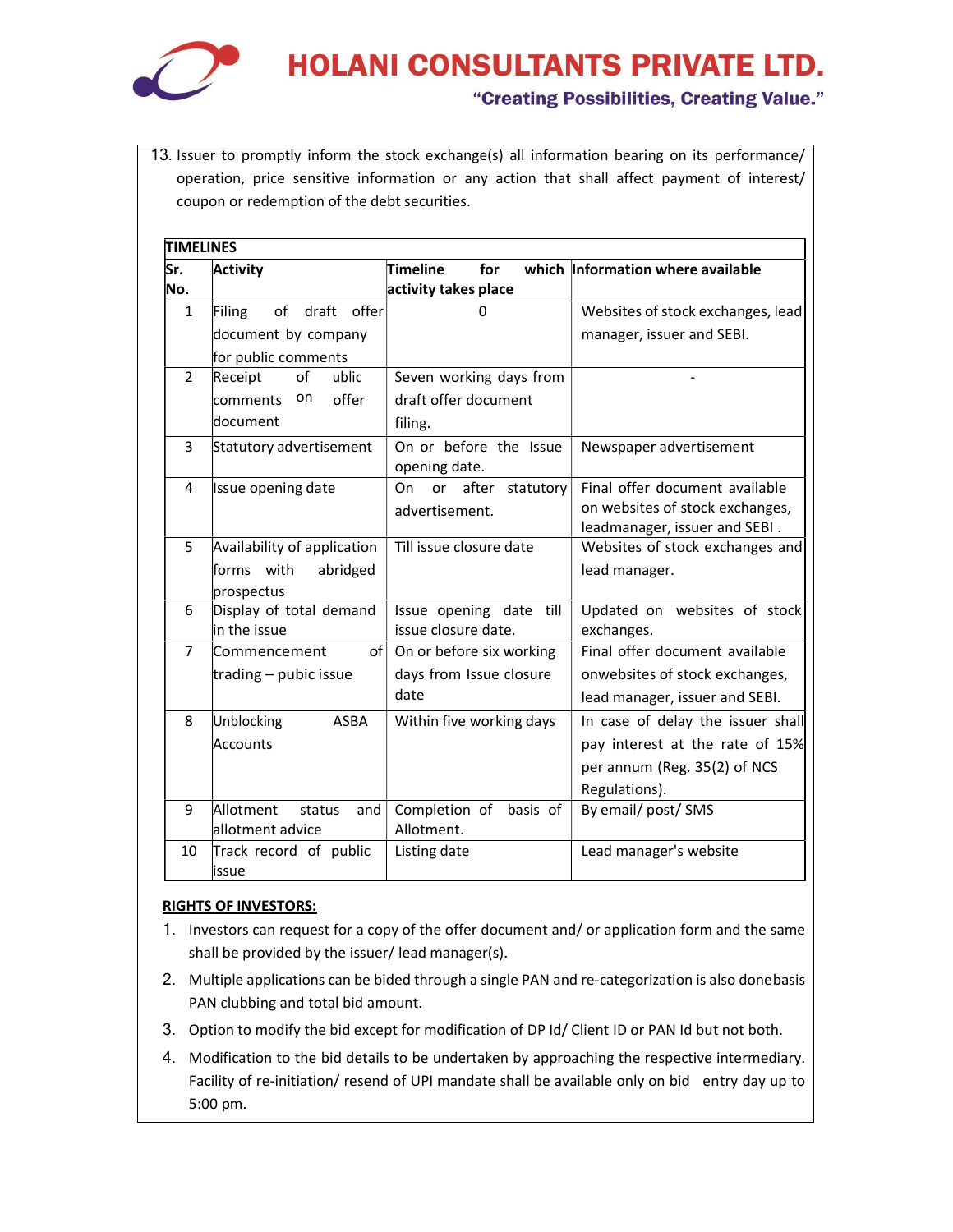

#### "Creating Possibilities, Creating Value."

- 5. Investor can withdraw his/ her application prior to the issue closing date. Post issue closure, the same can be done by submitting a withdrawal request to the Registrar to the Issue prior to the finalization of the basis of allotment.
- 6. The investor shall be compensated for delay in allotment, demat credit and refunds, unblocking of funds/ refunds, beyond the time limit as may be prescribed under applicable statutory and/ or regulatory requirements.
- 7. An investor can submit the bid-cum-application form through the App or web interface developed by stock exchanges.
- 8. Investors get email and SMS messages w.r.t. allotment status. Allotment advice is sent through email/ physical to successful allottees post completion of allotment.
- 9. Right to attend meetings as and when such meetings are called by the debenture trustees.
- 10. Right of free transferability and nomination subject to applicable laws and regulations.
- 11. Such other rights, as may be available to the holder of debt securities under the Companies Act, the Listing Regulations and the Articles of Association of the Company and other applicable laws.

#### DOs AND DON'Ts FOR INVESTORS:

(for complete dos and don'ts, may refer to offer document)

#### DOs:

- 1. Check the eligibility to apply as per the terms of the offer document and applicable laws, including Indian Contract Act, 1872.
- 2. Read all the instructions carefully and complete the application form.
- 3. Submission of bids only ASBA (by either writing their bank account numbers and authorising the banks to make payment in case of allotment by signing the application forms; or mentioning UPI ID in order to block the funds).
- 4. Retail individual investors using the UPI Mechanism to ensure that they submit bids up to the application value of ₹2,00,000 (or as stipulated by SEBI).
- 5. Ensure availability of sufficient funds in the ASBA Account before submitting the application form.
- 6. Read all the instructions carefully and complete the bid- cum-application form, as the case may be, in the prescribed form.
- 7. Ensure that application form is submitted to the designated intermediary, before the closure of application hours on the issue closing date.
- 8. For joint applications, ensure that the beneficiary account is held in the names of the same applicants and such names are in the same sequence in which they appear in the application form.
- 9. Ensure an acknowledgement slip is collected as proof.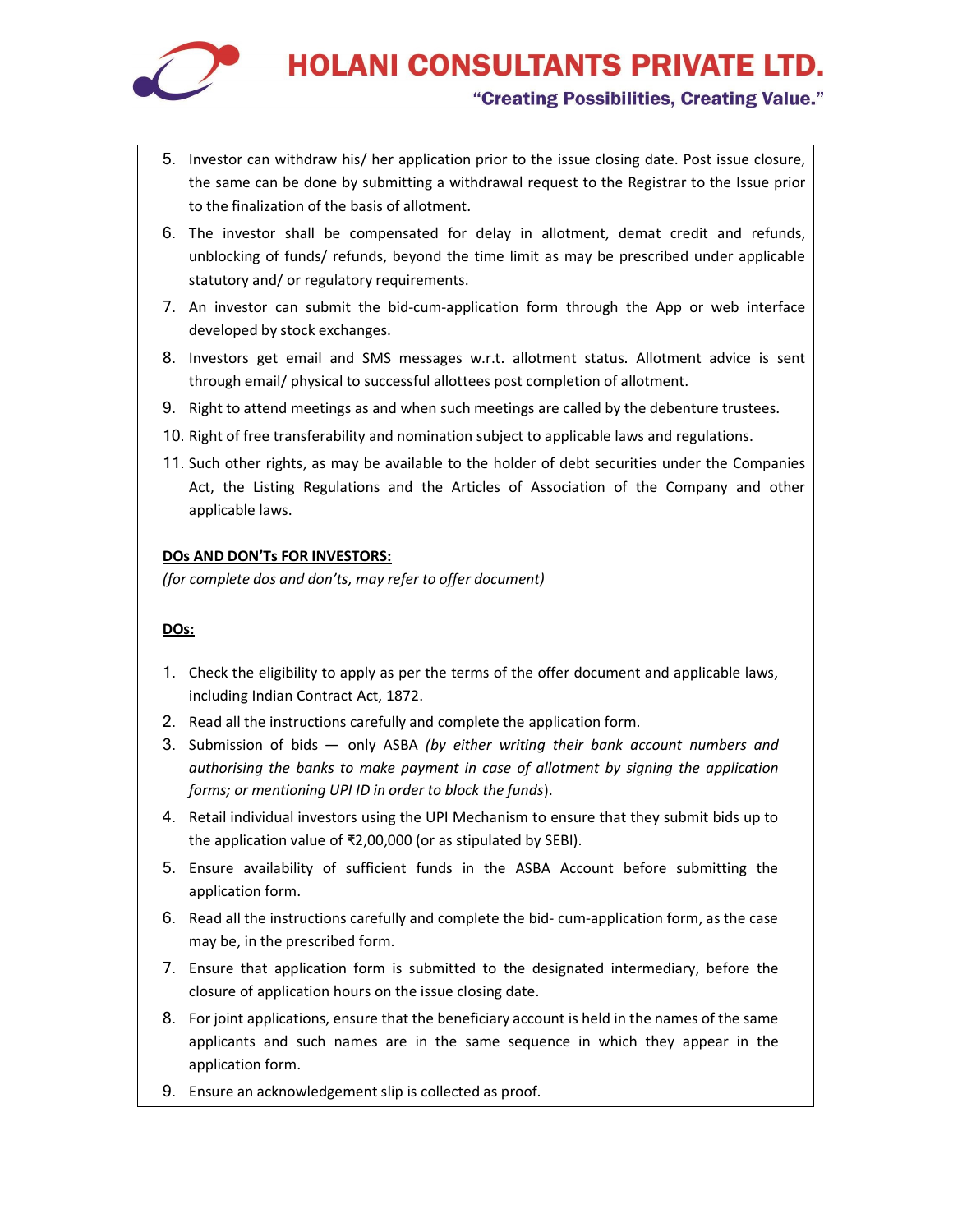

#### "Creating Possibilities, Creating Value."

- 10. Obtain all the necessary approvals from the relevant statutory and/ or regulatory authorities before applying.
- 11. Ensure that the application form is signed by the ASBA account holder in case the investor is not the account holder.
- 12. Ensure that the bidder's depository account is active, the correct DP ID, Client ID, PAN, UPI ID, as applicable, are mentioned in the bid-cum-application form.
- 13. Ensure that the application form bears the stamp of the relevant designated intermediary(ies) to whom it is submitted.
- 14. Tick the relevant column "Category of Investor" and option/ series of debt securities in the application form.
- 15. Guardians applying for minor applicants need to mention the PAN of the minor.

#### Don'ts:

- 1. Do not apply for lower than the minimum application size.
- 2. Do not pay the application amount in cash, by money order, postal order or by stock invest.
- 3. Do not apply or submit the bid for an amount more than the funds available in your ASBA account or than the applicable investment limit.
- 4. Do not submit a bid using UPI ID, if you are not a retail individual investor.
- 5. Do not bid through an incorrect UPI handle or using a bank account of a SCSB and/ or mobile applications not mentioned in the SEBI list.
- 6. Do not submit more than five application forms per ASBA Account.
- 7. Do not use any third-party bank account or third-party linked bank account UPI ID.
- 8. Do not submit the application form without inserting date of birth for first/ sole applicant.
- 9. Do not submit application without an Indian registered address for the investor.
- 10. Do not submit applications made by an investor who is ineligible as per relevant regulatory guidelines, as mentioned in the offer document.
- 11. Investors should not submit applications seeking allotment in dematerialized form whose demat accounts have been 'suspended for credit'.
- 12. Do not submit applications to the designated intermediaries at centres other than those mentioned in the application form.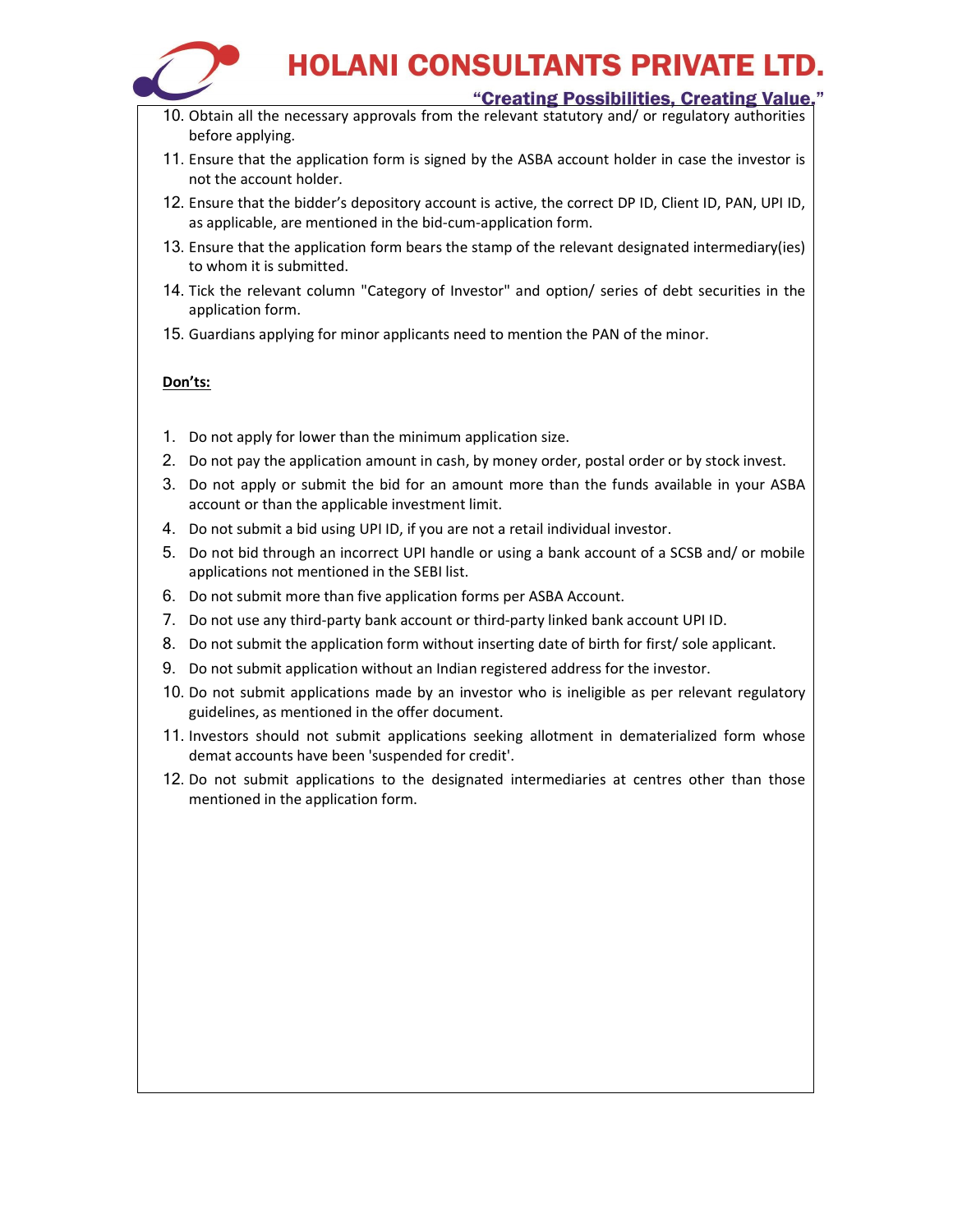

"Creating Possibilities, Creating Value."

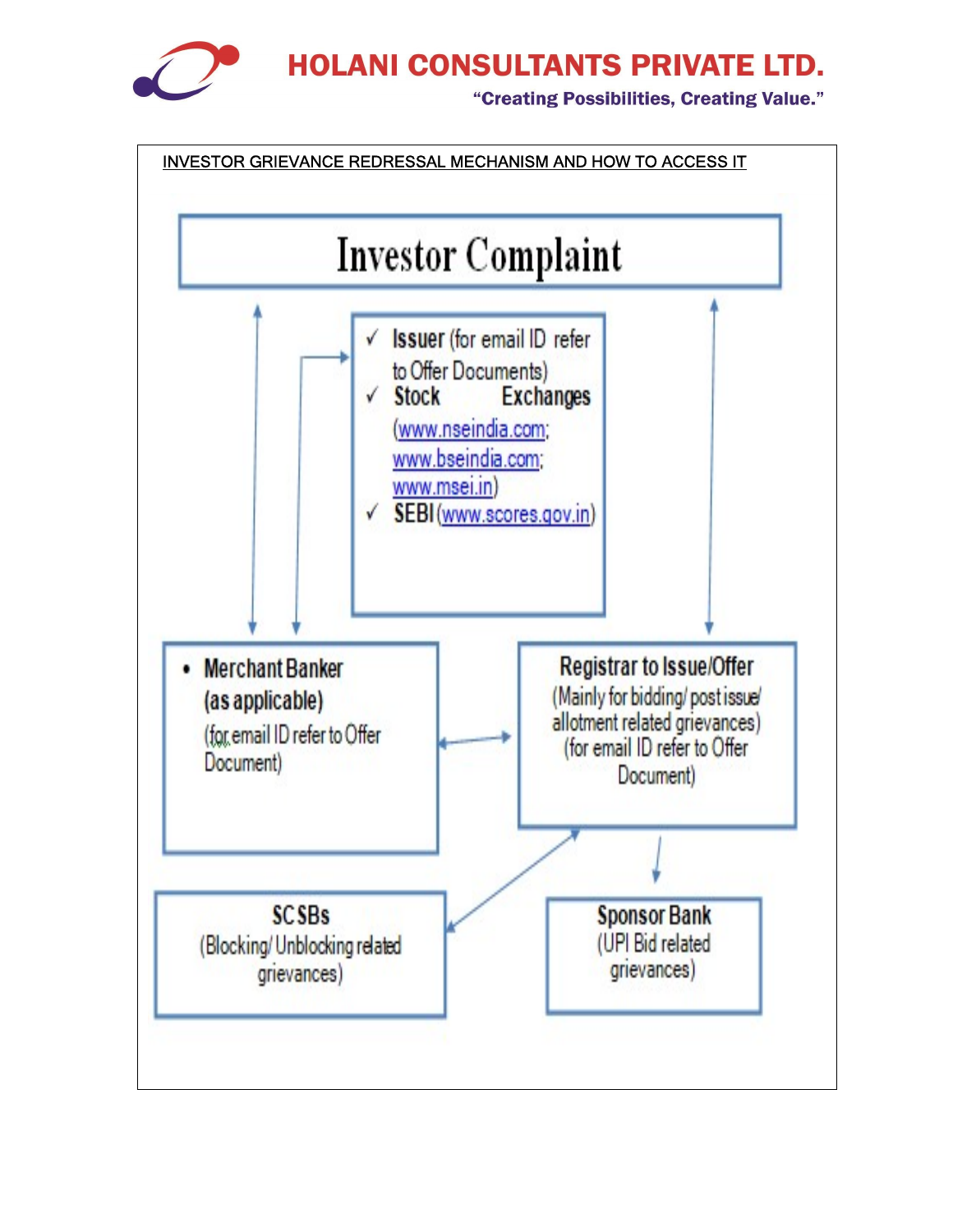

"Creating Possibilities, Creating Value."

#### TIMELINES FOR RESOLUTION OF INVESTOR GRIEVANCES:

Best efforts should be undertaken by lead manager (LM) to resolve the grievances within T+30 days. A desirable indicative timeline is as follows:

| Sr.<br>No.   | <b>Activity</b>                                                                                                                                                           | No.<br>οt<br>calendar days |
|--------------|---------------------------------------------------------------------------------------------------------------------------------------------------------------------------|----------------------------|
| $\mathbf{1}$ | Investor grievance received by the lead manager                                                                                                                           |                            |
| 2            | Lead Manager to the offer to identify the concerned intermediary<br>and endeavour to forward the grievance to the concerned<br>intermediary/ies on T day itself.          | $T+1$                      |
| 3            | The concerned intermediary/ies to respond to the lead manager with $ X $<br>an acceptable reply/ proof of resolution                                                      |                            |
| 4            | Lead manager, the concerned intermediary/ies and the investor shall<br>exchange between themselves additional information related to the<br>grievance, wherever required. | Between T and<br>X         |
| 5.           | LM to reply to the investor with the reply/ proof of resolution                                                                                                           | $X+3$                      |

#### NATURE OF INVESTOR GRIEVANCES FOR WHICH THE AFORESAID TIMELINE IS APPLICABLE:

- 1. Delay in unblocking of funds.
- 2. Non allotment/ partial allotment of non-convertible debt securities.
- 3. Non receipt of non-convertible debt securities in demat account.
- 4. Amount blocked but application not bid.
- 5. Non-receipt of interest/ coupon/ redemption amount.
- 6. Application bid but amount not blocked.
- 7. Any other nature as may be informed from time to time.

#### MODE OF RECEIPT OF INVESTOR GRIEVANCE:

The following modes of receipt will be considered valid for processing the grievances in the timelines discussed above:

- 1. Letter/ email from the investor addressed to the lead manager at its address/ email id, mentioned in the offer document, detailing nature of grievance, details of application, details of bank account, date of application etc.
- 2. On the SCORES mechanism.

#### NATURE OF ENQUIRIES FOR WHICH THE LEAD MANAGER SHALL BE RESPOND TO/ ESCALATED PROMPTLY:

- 1. Availability of application form.
- 2. Availability of offer document.
- 3. Process for participating in the issue/ mode of payments.